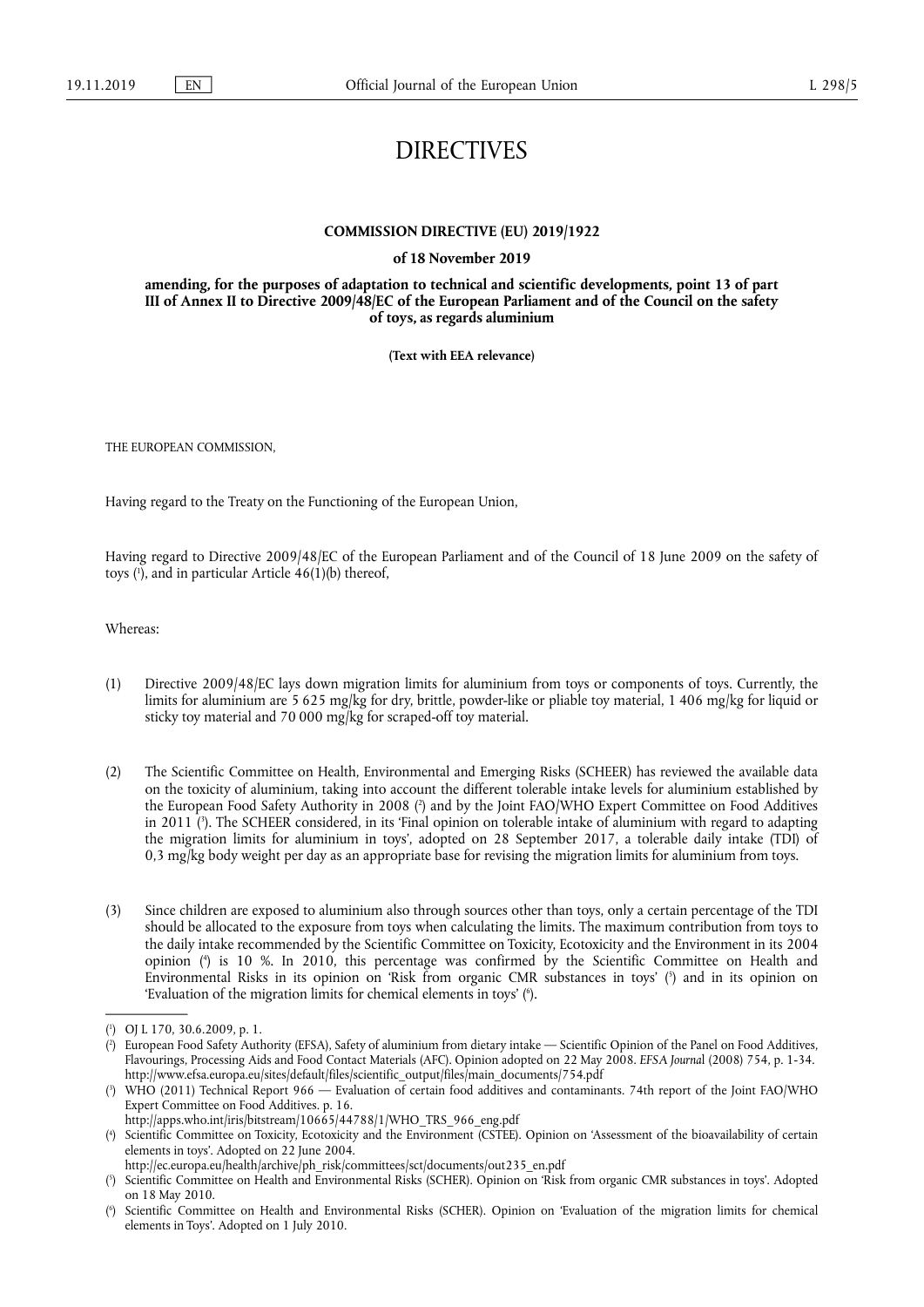- (4) The SCHEER applied 10 % of the TDI, multiplied by the average weight of a child under three years of age (estimated at 7,5 kg) and divided by the daily quantity of toy material ingested. That quantity was estimated at 100 mg/day for dry, brittle, powder-like or pliable toy material, 400 mg/day for liquid or sticky toy material and 8 mg/day for scraped-off toy material. On the basis of that calculation, the SCHEER proposed revised migration limits for aluminium from toys of 2 250 mg/kg for dry, brittle, powder-like or pliable toy material, 560 mg/kg for liquid or sticky toy material and 28 130 mg/kg for scraped-off toy material ('the proposed migration limits').
- (5) Compliance with the proposed migration limits can be verified with the test method set out in European standard EN 71-3:2013+A3:2018, the reference of which has been published in the *Official Journal of the European Union* ( 7 ). The proposed migration limits can be easily enforced, since they are several thousand times higher than the lowest concentration that can be reliably quantified with the test method set out in the standard ( 8 ).
- (6) In order to advise the Commission in the preparation of legislative proposals and policy initiatives in the area of toy safety, the Commission established the Expert Group on Toys Safety ( 9 ). The mission of its subgroup Working Group on chemicals in toys (subgroup Chemicals) is to provide advice to the Expert Group on Toys Safety with regard to chemical substances that may be used in toys.
- (7) The subgroup Chemicals considered, at its meeting on 26 September 2017, that the migration limits proposed by SCHEER were appropriate.
- (8) Market surveillance data on aluminium in toys  $(^{10})$   $(^{12})$   $(^{13})$  from approximately 5 800 tests has showed compliance with the proposed migration limits in almost all cases. Data from writing instrument manufacturers on approximately 250 samples ( 14) has suggested that a substantial part of the writing materials are already compliant with those limits.
- (9) The Expert Group on Toys Safety agreed, at its meeting on 19 December 2017, that the migration limits for aluminium should be amended as proposed.
- (10) In light of the available scientific evidence, the opinion of the SCHEER, the data provided by the Member States and the writing materials industry and the recommendations from the Expert Group on Toys Safety and its subgroup chemicals, it is necessary to adapt the current migration limits for aluminium from toys or components of toys to technical and scientific developments by replacing them with the proposed migration limits.
- (11) Directive 2009/48/EC should therefore be amended accordingly.
- (12) The measures provided for in this Directive are in accordance with the opinion of the Toy Safety Committee,

( 9 ) See Register of Commission Expert Groups, Expert Group on Toys Safety (E01360).

http://ec.europa.eu/transparency/regexpert/index.cfm?do=groupDetail.groupDetail&groupID=1360

( 10) Nederlandse Voedsel- en Warenautoriteit, Geverfd houten speelgoed 2016. (Dutch Food and Product Authority, Painted wooden toys 2016).

<sup>(</sup> 7 ) OJ C 282, 10.8.2018, p. 3.

<sup>(</sup> 8 ) See table E.5 in EN 71-3:2013+A3:2018.

https://www.inspectieresultaten.nvwa.nl/productonderzoek/geverfd-houten-speelgoed-0

<sup>(</sup> 11) Finnish Customs Laboratory, Market surveillance data from Finland for aluminium. Submission to the subgroup 'Chemicals' as EXP/ WG/2017/039 in the follow-up to the meeting on 26 September 2017.

<sup>(</sup> 12) Results of market surveillance in France. Submission to the subgroup 'Chemicals' as a follow-up to the meeting on 26 September 2017.

<sup>(</sup> 13) Results of market surveillance in Austria. Submission to the subgroup 'Chemicals' as a follow-up to the meeting on 26 September 2017.

<sup>(</sup> 14) Data provided by the European Writing Manufacturers Association (EWIMA). Submission to the subgroup 'Chemicals' as a follow-up to the meeting on 26 September 2017.